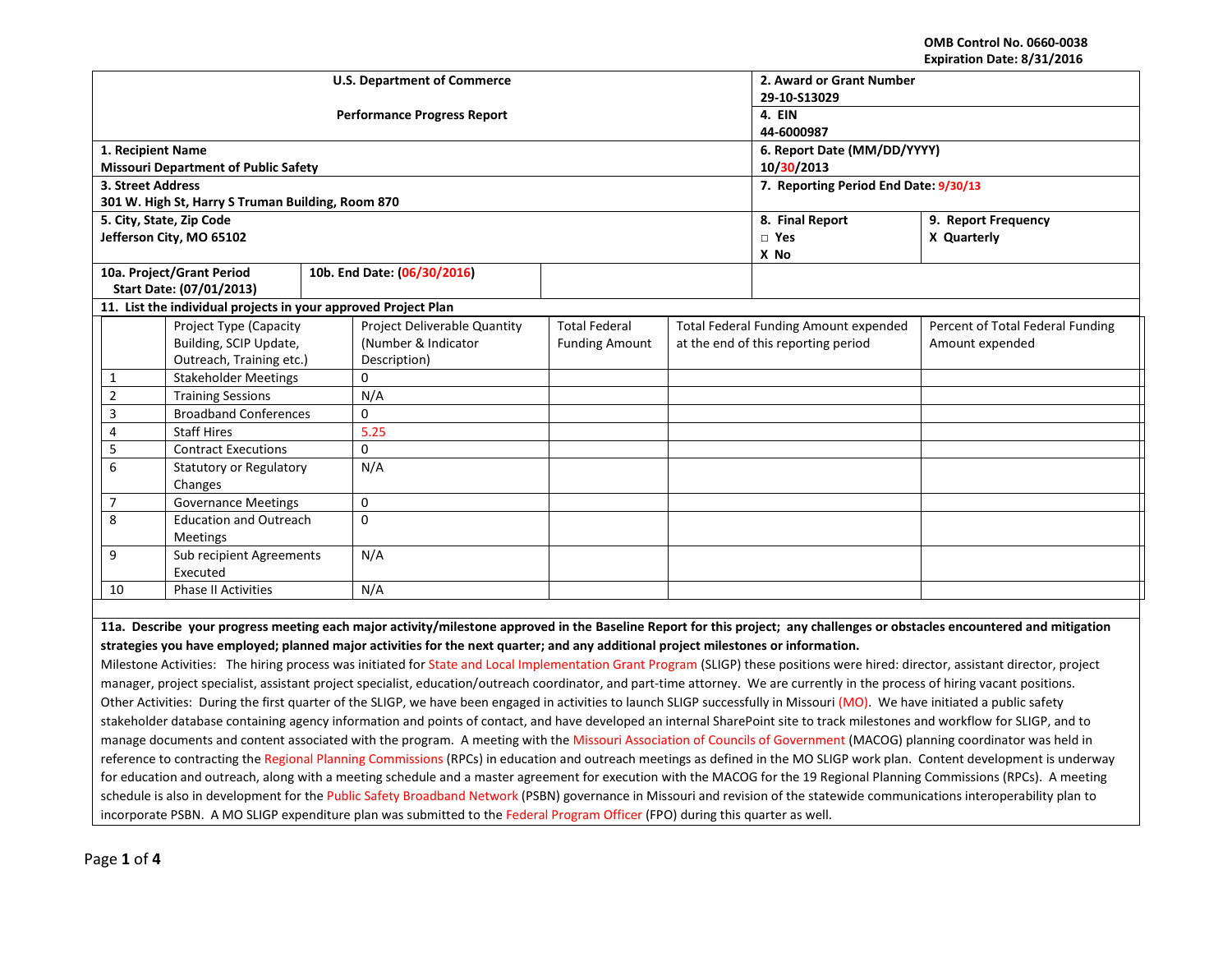**11b. If the project team anticipates requesting any changes to the approved Baseline Report in the next quarter, describe those below. Note that any substantive changes to the Baseline Report must be approved by the Department of Commerce before implementation.**

We have attached a letter to this report requesting a match proportionality waiver for this reporting period. The State of Missouri will meet match requirements as noted in the **approved budget, during the life cycle of the grant.**

## **11c. Provide any other information that would be useful to NTIA as it assesses this project's progress.**

Most of our work this quarter focused on transitioning existing staff and new staff onto the SLIGP project team and completing administrative activities (completing the baseline/expenditure plan, reviewing our internal processes for reporting and tracking measures, deciding on a process to contract stakeholder meetings, and working out our financial processes). We were able to plan for several activities to be carried out in Quarters 2 and 3.

# **11d. Describe any success stories or best practices you have identified. Please be as specific as possible.**

Development of an internal SharePoint site for SLIGP will help our team members to keep accurate and thorough records of activities, and share and access documents and forms associated with the program. The site is an excellent tool for helping us to remain organized and keeping us on target.

#### **12. Personnel**

## **12a. If the project is not fully staffed, describe how any lack of staffing may impact the project's time line and when the project will be fully staffed.**

The project is almost fully staffed, but we anticipate hiring the assistant project manager, grant specialist and part-time office support during Quarter 2, as projected in our Baseline/Expenditure Plan. We don't anticipate any changes to the project's timeline.

## **12b. Staffing Table**

| Job Title                      | FTE % | <b>Project(s) Assigned</b>                                                             | Change                       |
|--------------------------------|-------|----------------------------------------------------------------------------------------|------------------------------|
| Director/SWIC                  |       | Provide oversight and coordination for the SLIGP project                               | Started Work on SLIGP        |
| <b>Assistant Director</b>      |       | Provide technical support and oversight to the SLIGP project                           | Started Work on SLIGP        |
| <b>Project Manager</b>         |       | Responsible for accomplishing objectives by planning and evaluating project activities | Started Work on SLIGP        |
| Assistant Project Manager      |       | Coordinate project activities to ensure cost, schedule, and quality standards are met  | Not hired yet                |
| <b>Project Specialist</b>      |       | Provide project management support to deliver projects within budget and deadlines     | Started Work on SLIGP        |
| Project Specialist (Assistant) |       | Provide project management support to deliver projects within budget and deadlines     | Started Work on SLIGP        |
| Education/Outreach Coordinator |       | Responsible for coordination and implementation of public safety broadband program     | <b>Started Work on SLIGP</b> |
| <b>Grant Specialist</b>        |       | Administers the grant life cycle process and coordinates implementation with the SWIC  | Not hired yet                |
| Part-time Attorney             |       | Responsible for negotiating, writing, and executing agreements and contracts           | Started Work on SLIGP        |
| Part-time Office Support       |       | Administrative support for the public safety broadband initiative                      | Not hired yet                |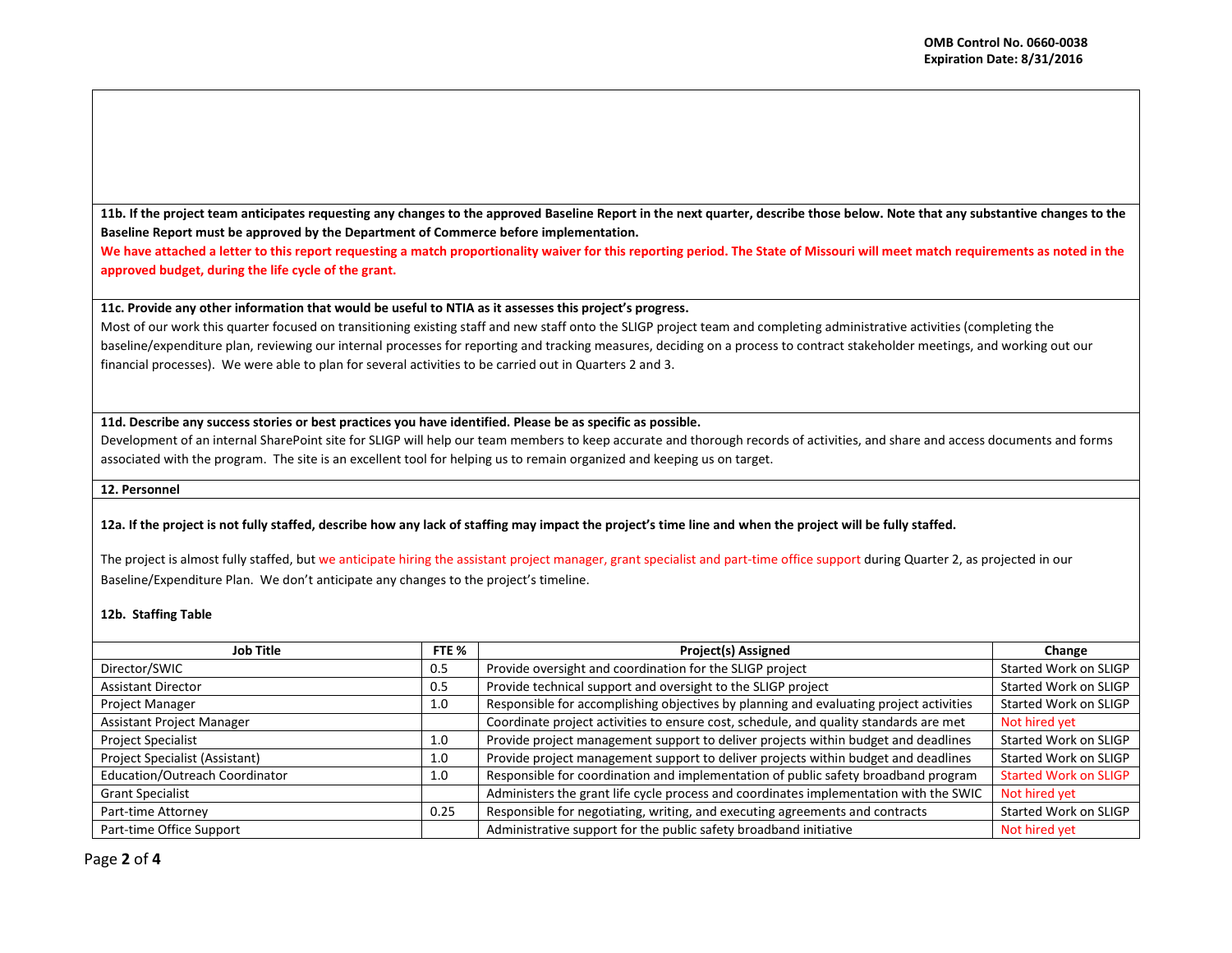|                                                                                                                                                                                      |                                  |                                                                                                               |                          |         | Add Row<br>Remove Row |       |                      |                                                                                                                                       |                        |                          |  |
|--------------------------------------------------------------------------------------------------------------------------------------------------------------------------------------|----------------------------------|---------------------------------------------------------------------------------------------------------------|--------------------------|---------|-----------------------|-------|----------------------|---------------------------------------------------------------------------------------------------------------------------------------|------------------------|--------------------------|--|
|                                                                                                                                                                                      |                                  |                                                                                                               |                          |         |                       |       |                      |                                                                                                                                       |                        |                          |  |
| 13. Subcontracts (Vendors and/or Subrecipients)                                                                                                                                      |                                  |                                                                                                               |                          |         |                       |       |                      |                                                                                                                                       |                        |                          |  |
|                                                                                                                                                                                      |                                  |                                                                                                               |                          |         |                       |       |                      | 13a. Subcontracts Table - Include all subcontractors. The totals from this table must equal the "Subcontracts Total" in Question 14f. |                        |                          |  |
| Name                                                                                                                                                                                 | Subcontract Purpose              | Type                                                                                                          |                          | RFP/RFQ | Contract              | Start | End                  | <b>Total Federal</b>                                                                                                                  | <b>Total Matching</b>  | Project and % Assigned   |  |
|                                                                                                                                                                                      |                                  |                                                                                                               | (Vendor/Subrec.)         | Issued  | Executed              | Date  | Date                 | <b>Funds Allocated</b>                                                                                                                | <b>Funds Allocated</b> |                          |  |
|                                                                                                                                                                                      |                                  |                                                                                                               |                          | (Y/N)   | (Y/N)                 |       |                      |                                                                                                                                       |                        |                          |  |
| TBD                                                                                                                                                                                  | Regional Stakeholder<br>Meetings |                                                                                                               | Contract                 | N       | N                     | TBD   | <b>TBD</b>           | \$165,000                                                                                                                             | \$0\$                  |                          |  |
| TBD                                                                                                                                                                                  | Phase II Support                 |                                                                                                               | Contract                 | N       | N                     | TBD   | TBD                  | \$777,838                                                                                                                             | \$120,796              |                          |  |
| Add Row<br>Remove Row                                                                                                                                                                |                                  |                                                                                                               |                          |         |                       |       |                      |                                                                                                                                       |                        |                          |  |
|                                                                                                                                                                                      |                                  |                                                                                                               |                          |         |                       |       |                      |                                                                                                                                       |                        |                          |  |
|                                                                                                                                                                                      |                                  | 13b. Describe any challenges encountered with vendors and/or subrecipients.                                   |                          |         |                       |       |                      |                                                                                                                                       |                        |                          |  |
|                                                                                                                                                                                      |                                  |                                                                                                               |                          |         |                       |       |                      |                                                                                                                                       |                        |                          |  |
| We may end up with a single master agreement with MACOG rather than 19 individual contract executions with each RPC as originally anticipated.                                       |                                  |                                                                                                               |                          |         |                       |       |                      |                                                                                                                                       |                        |                          |  |
| 14. Budget Worksheet                                                                                                                                                                 |                                  |                                                                                                               |                          |         |                       |       |                      |                                                                                                                                       |                        |                          |  |
|                                                                                                                                                                                      |                                  | Columns 2, 3 and 4 must match your current project budget for the entire award, which is the SF-424A on file. |                          |         |                       |       |                      |                                                                                                                                       |                        |                          |  |
|                                                                                                                                                                                      |                                  | Only list matching funds that the Department of Commerce has already approved.                                |                          |         |                       |       |                      |                                                                                                                                       |                        |                          |  |
|                                                                                                                                                                                      |                                  |                                                                                                               |                          |         |                       |       |                      |                                                                                                                                       |                        |                          |  |
|                                                                                                                                                                                      |                                  |                                                                                                               |                          |         |                       |       |                      |                                                                                                                                       |                        |                          |  |
| Project Budget Element (1)                                                                                                                                                           |                                  | <b>Federal Funds</b>                                                                                          | <b>Approved Matching</b> |         | <b>Total Budget</b>   |       | <b>Federal Funds</b> | <b>Approved Matching Funds</b>                                                                                                        |                        | Total Funds Expended (7) |  |
|                                                                                                                                                                                      |                                  | Awarded (2)                                                                                                   | Funds (3)                |         | (4)                   |       | Expended (5)         | Expended (6)                                                                                                                          |                        |                          |  |
| a. Personnel Salaries                                                                                                                                                                |                                  | 1,055,088                                                                                                     | 263,772                  |         | 1,318,860             |       | 26,975               | 0                                                                                                                                     |                        | 26,975                   |  |
| b. Personnel Fringe Benefits                                                                                                                                                         |                                  | 369,281                                                                                                       | 92,320                   |         | 461,601               |       | 11,015               | $\mathbf 0$                                                                                                                           |                        | 11,015                   |  |
| c. Travel                                                                                                                                                                            |                                  | 231,140                                                                                                       | $\Omega$                 |         | 231,140               |       | $\mathbf 0$          | $\mathbf 0$                                                                                                                           |                        | $\Omega$                 |  |
| d. Equipment                                                                                                                                                                         |                                  | $\mathbf 0$                                                                                                   | $\Omega$                 |         | $\Omega$              |       | $\mathbf{0}$         | $\mathbf 0$                                                                                                                           |                        | $\mathbf 0$              |  |
| e. Materials/Supplies                                                                                                                                                                |                                  | $\Omega$                                                                                                      | 142,500                  |         | 142,500               |       | 0                    | $\mathbf 0$                                                                                                                           |                        | $\mathbf 0$              |  |
| f. Subcontracts Total                                                                                                                                                                |                                  | 822,042                                                                                                       | 120,796                  |         | 942,838               |       | $\mathbf 0$          | $\mathbf 0$                                                                                                                           |                        | $\Omega$                 |  |
| g. Other                                                                                                                                                                             |                                  | $\Omega$                                                                                                      | $\Omega$                 |         | $\Omega$              |       | $\Omega$             | 0                                                                                                                                     |                        | $\Omega$                 |  |
| h. Total Costs                                                                                                                                                                       |                                  | 2,477,551                                                                                                     |                          | 619,388 | 3,096,939             |       | 37,990               | $\mathbf 0$                                                                                                                           |                        | 37,990                   |  |
| i. % of Total                                                                                                                                                                        |                                  |                                                                                                               |                          |         |                       | .015% |                      |                                                                                                                                       |                        |                          |  |
| 15. Certification: I certify to the best of my knowledge and belief that this report is correct and complete for performance of activities for the purpose(s) set forth in the award |                                  |                                                                                                               |                          |         |                       |       |                      |                                                                                                                                       |                        |                          |  |
| documents.                                                                                                                                                                           |                                  |                                                                                                               |                          |         |                       |       |                      |                                                                                                                                       |                        |                          |  |